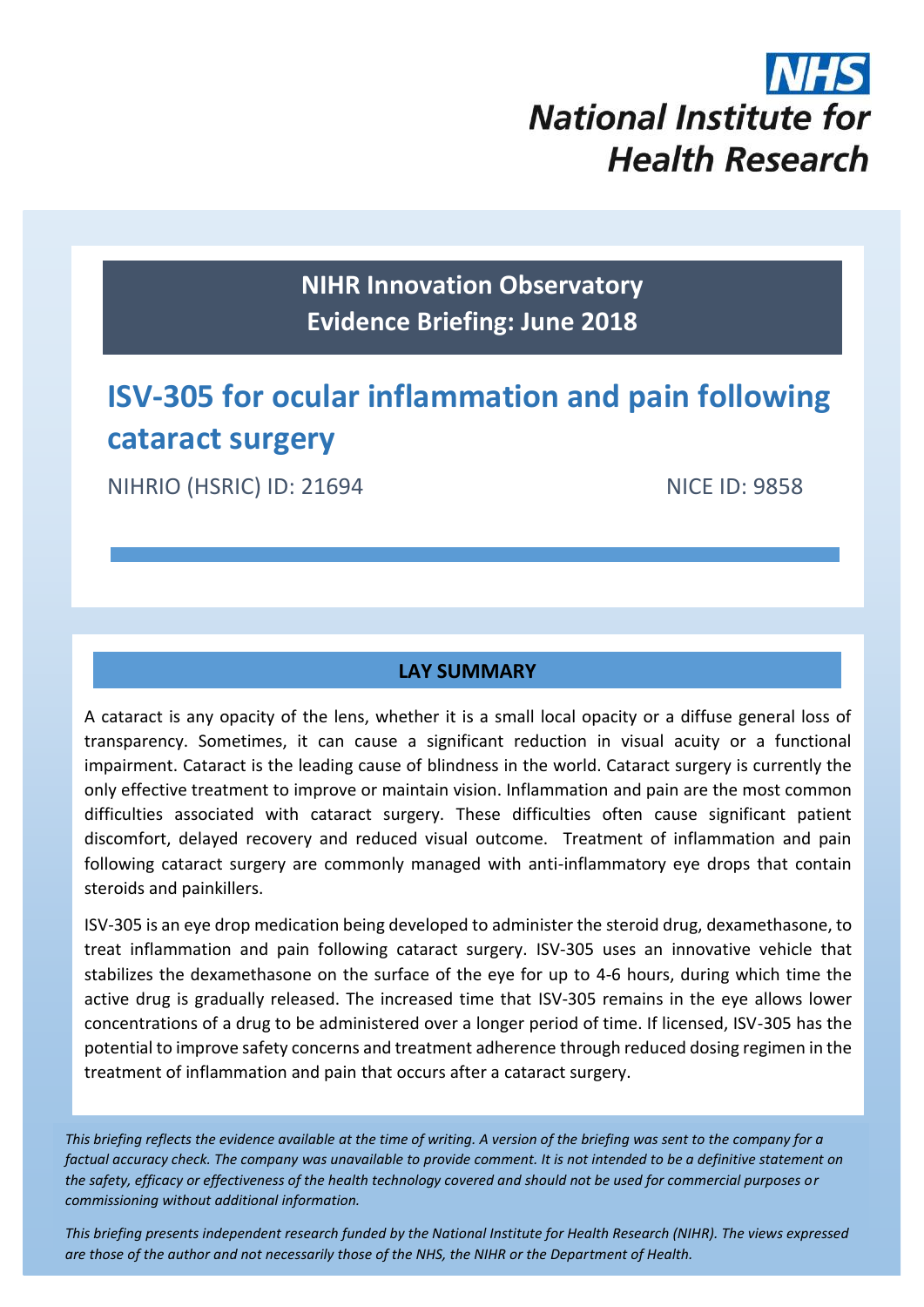#### **TARGET GROUP**

Ocular inflammation and pain following cataract surgery

#### **TECHNOLOGY**

#### <span id="page-1-0"></span>**DESCRIPTION**

ISV-305 (DexaSite™; 0.1% Dexamethasone) is a DuraSite formulation of 0.1% dexamethasone. 1 DuraSite is a nontoxic and biocompatible polymer that can maintain therapeutic doses of a drug on the eye surface for up to 6 hours. The DuraSite polymer forms a matrix in which drug particles are suspended. In the aqueous environment of the eye, these drugs are released from the polymer matrix and diffuse into the tear film where they wash over the cornea and the conjunctiva. When the eye lids blink, a layer of DuraSite formulation and suspended drug is exposed to the cornea and conjunctiva. With each blink, the DuraSite layer and suspended drug are refreshed, maintaining the drug concentration and solution. The unused polymer and drug particles are removed via the tear-film into the lacrimal sac, without impeding normal tear drainage. Due to their high molecular weight, the insoluble DuraSite polymer particles do not penetrate the eye or other mucous membranes. They pass safely from the eye and out of the body without changing chemically.<sup>2</sup>

Dexamethasone and its derivatives are synthetic glucocorticoids (a group of corticosteroid). Dexamethasone is used for its anti-inflammatory or immunosuppressive properties and ability to penetrate the CNS. It is a glucocorticoid agonist. Unbound dexamethasone crosses cell membranes and binds with high affinity to specific cytoplasmic glucocorticoid receptors. This complex binds to DNA elements (glucocorticoid response elements) which results in a modification of transcription and, hence, protein synthesis in order to achieve inhibition of leukocyte infiltration at the site of inflammation, interference in the function of mediators of inflammatory response, suppression of humoral immune responses, and reduction in oedema or scar tissue. The anti-inflammatory actions of dexamethasone are thought to involve phospholipase A2 inhibitory proteins, lipocortins, which control the biosynthesis of potent mediators of inflammation such as prostaglandins and leukotrienes.<sup>3</sup>

In the phase III clinical trials to evaluate ISV-305 for the treatment of inflammation and pain associated with cataract surgery (NCT03192137; NCT03192150), ISV-305 was given as 2 eye drops twice daily for 16 days. 4,5

<span id="page-1-2"></span><span id="page-1-1"></span>ISV-305 is not currently licensed in the UK for any indication.<sup>6,7</sup> There are dexamethasone 0.1% eye drops solution available in the UK which are indicated for non-infected, steroid responsive, inflammatory conditions of the eye.<sup>8</sup>

ISV-305 is in phase III stage of development for the treatment of ocular inflammation (e.g., blepharitis)[.](#page-1-0)<sup>2</sup>

#### **INNOVATION and/or ADVANTAGES**

ISV-305 uses the DuraSite drug delivery vehicle to deliver dexamethasone into the eye. DuraSite is a drug delivery vehicle that stabilizes small molecules in a polymeric mucoadhesive matrix. The topical ophthalmic solution can be described as a gel forming drop, which extends the residence time of the drug relative to conventional eye drops.<sup>9</sup> Safety studies have shown DuraSite drug delivery to be nontoxic and biocompatible. The increased time that DuraSite remains in the eye allows lower concentrations of a drug to be administered over a longer period of time.10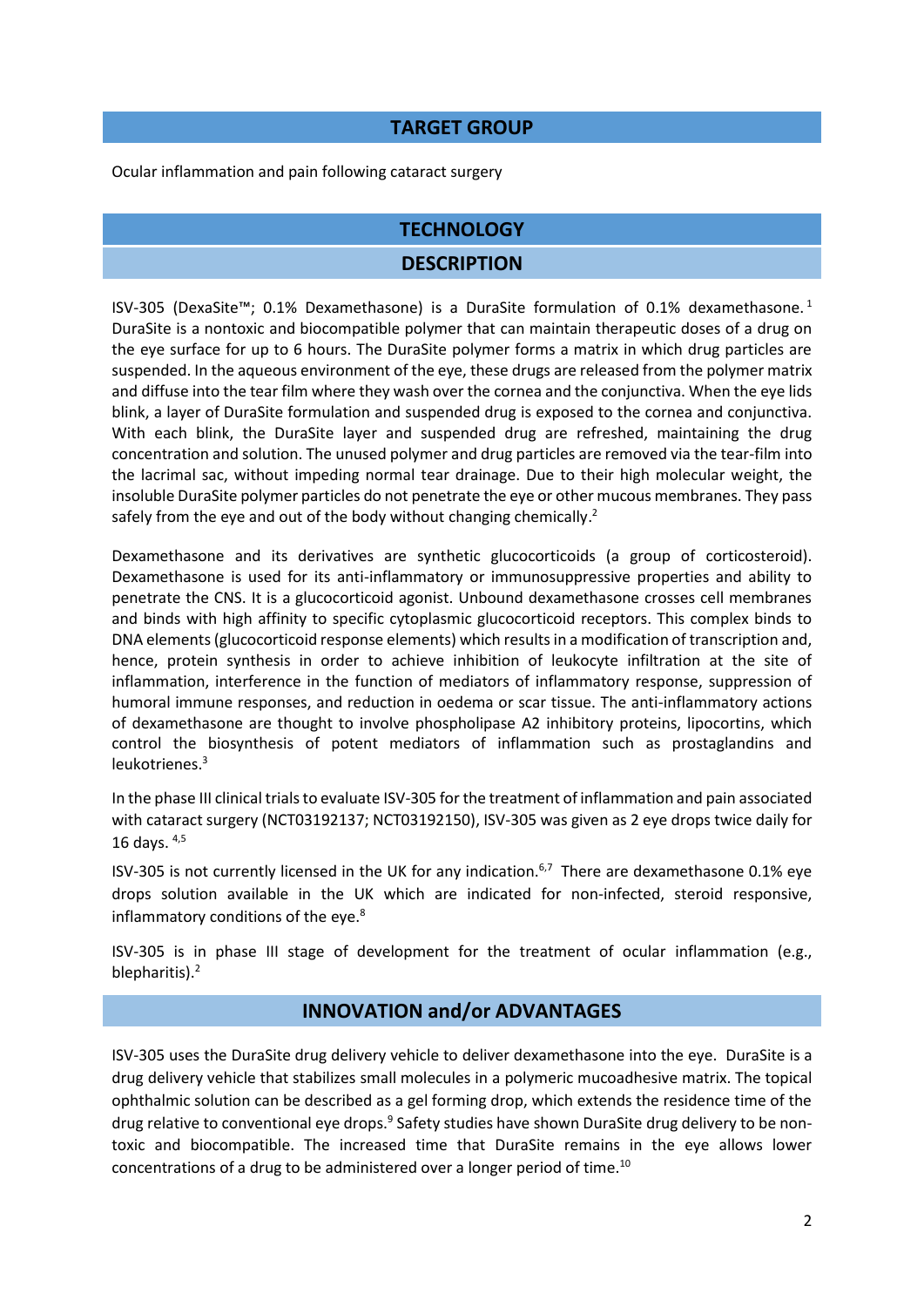If licensed, ISV-305 has the potential to improve safety concerns and treatment adherence through reduced dosing regimen in the treatment of ocular inflammation and pain associated with cataract surgery.

#### **DEVELOPER**

InSite Vision (a Sun Pharma Company).

#### **PATIENT GROUP**

#### <span id="page-2-2"></span><span id="page-2-0"></span>**BACKGROUND**

A cataract is any opacity of the lens, whether it is a small local opacity or a diffuse general loss of transparency. To be clinically significant, however, the cataract must cause a significant reduction in visual acuity or a functional impairment.<sup>11</sup> Cataract is the leading cause of blindness in the world. Cataract surgery is currently the only effective treatment to improve or maintain vision.<sup>12</sup>

Although cataract surgery is generally safe, the risk of operative complications and a poor visual outcome can vary by 10-fold or more depending on the presence of a range of common ocular and systemic risk factors.<sup>[12](#page-2-0)</sup> Among the most common difficulties arising after surgery are persistent inflammation.<sup>13</sup> Patienta with diabetes, macular disease, glaucoma, ocular vein occlusion, retinitis pigmentosa, or uveitis are at higher risk of developing post-cataract surgery.

The physical trauma associated with cataract surgery can induce an inflammatory response and the release of inflammatory mediators. Post-cataract surgery is still a common cause of patient discomfort, delayed recovery and reduced visual outcome. Persistent inflammation leads to higher rates of post-operative cystoid macular oedema, patient discomfort and compromised visual outcomes consequent to the breakdown of the blood–retinal barrier. Multiple potential complications of untreated post-operative inflammation include pain, photophobia, posterior synechiae, pseudophakic cellular precipitates, uveitis, elevated intraocular pressure and glaucoma.<sup>14</sup>

#### <span id="page-2-3"></span><span id="page-2-1"></span>**CLINICAL NEED and BURDEN OF DISEASE**

Around 330,000 cataract operations performed per year in England in recent years. Overall crude estimates from Hospital Episode Statistics data suggests surgery incidence rates of approximately 530 per 100,000 population or 3200 per 100,000 for those over 65 years old per year in recent years (2011 data). Incidence rates of post-cataract surgery inflammation range from 1.5% and 2% but does not take into account people with diabetes. <sup>15</sup> This would equivalent to 4590 to 6600 cases of post-cataract surgery inflammation in England per year.

There is noticeable variation in the rates of cataract surgery taking place across England and these include both first and second eye procedures. Over 50% of commissioners have introduced arbitrary thresholds to restrict access to cataract surgery and cannot be sure that they are providing optimum care.<sup>16</sup> In 2016-17, hospital admissions in England for prosthesis of lens procedure (OPCS-4: C75) were 393,360.<sup>17</sup> Hospital admissions in England in 2016/17 for senile cataract (ICD10: H25) were 190,909 and for other cataract (ICD10: H26) were 236,737 resulting in 192,914 and 238,462 finished consultant episodes (FCE) and 3,536 and 4,154 FCE bed days respectively.<sup>18</sup>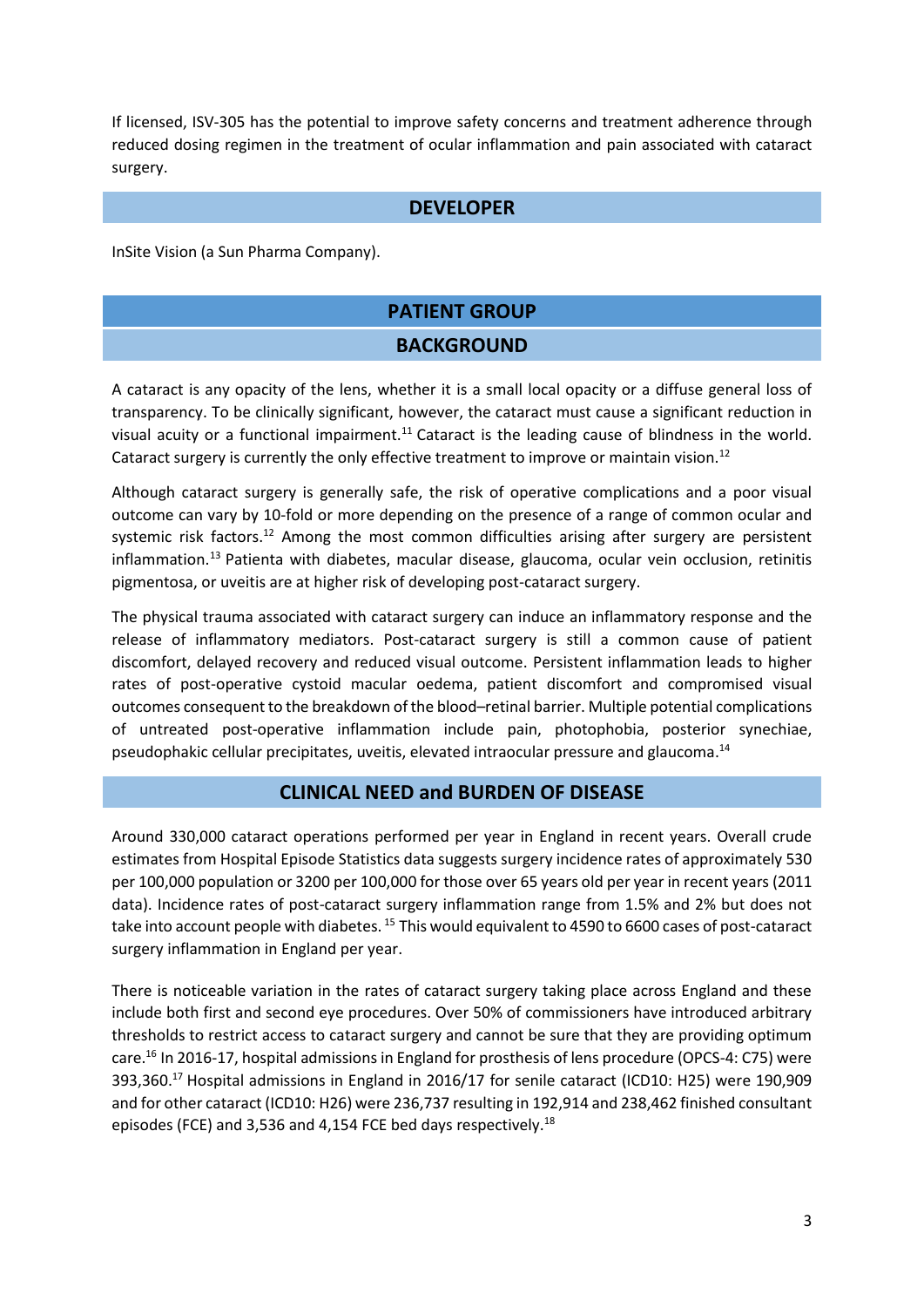#### **PATIENT PATHWAY**

#### **RELEVANT GUIDANCE**

#### **NICE GUIDANCE**

 NICE technology appraisal in development. Dexamethasone intracanalicular insert for treating inflammation and pain after cataract surgery ID1154 (GID-TA10198). Expected date of issue to be confirmed.

#### **NHS ENGLAND and POLICY GUIDANCE**

- NHS England. 2013/14 NHS Standard Contract for specialised ophthalmology (Adult). D12/Sa.
- NHS England. 2013/14 NHS Standard Contract for ophthalmology pathology services (All Ages). D12/S (HSS)/b.

#### <span id="page-3-0"></span>**OTHER GUIDANCE**

- Royal College of Ophthalmologists Cataract Surgery Commissioning Guidance Development Group. The Royal College of Ophthalmologists' Cataract Surgery Commissioning Guidance: executive summary.2016.<sup>[12](#page-2-0)</sup>
- The Royal College of Ophthalmologists. Cataract Surgery Guidelines. 2010.<sup>19</sup>
- Guidelines for managing post-cataract surgery inflammation Can we reach a consensus? November 2008[15](#page-2-1)
- American Optometric Association. Optometric clinical practice guideline: Care of the adult patient with cataract. 1995 (Reviewed 2004).<sup>[11](#page-2-2)</sup>
- American Optometric Association. Optometric clinical practice guideline: care for patients with anterior uveitis. 1994 (Reviewed 2004).<sup>20</sup>
- American Optometric Association. Optometric clinical practice guideline: care for patients with conjunctivitis. 1995 (Reviewed 2002).<sup>21</sup>

#### **CURRENT TREATMENT OPTIONS**

There are no established treatment guidelines to prevent or reduce inflammation following ocular surgery. Therefore, treatment includes pre- and post-operative anti-inflammatory therapies such as corticosteroids and NSAIDs. Since it is impossible to predict which patients will develop clinically significant post-operative inflammation, anti-inflammatory agents are routinely used post-operatively. In some institutions, especially those in the UK, corticosteroids are the preferred option.<sup>[14](#page-2-3)</sup>

The Royal College of Ophthalmologists indicates that for pain and discomfort after surgery, patients may take pain reliever such as paracetamol (but not aspirin - this can cause bleeding).[19](#page-3-0) NICE indicates that inflammation should be treated immediately with postoperative subconjunctival steroids with or without orbital floor steroids. Post operatively, intensive treatment with topical steroids and cycloplegic agents should be given.<sup>22</sup>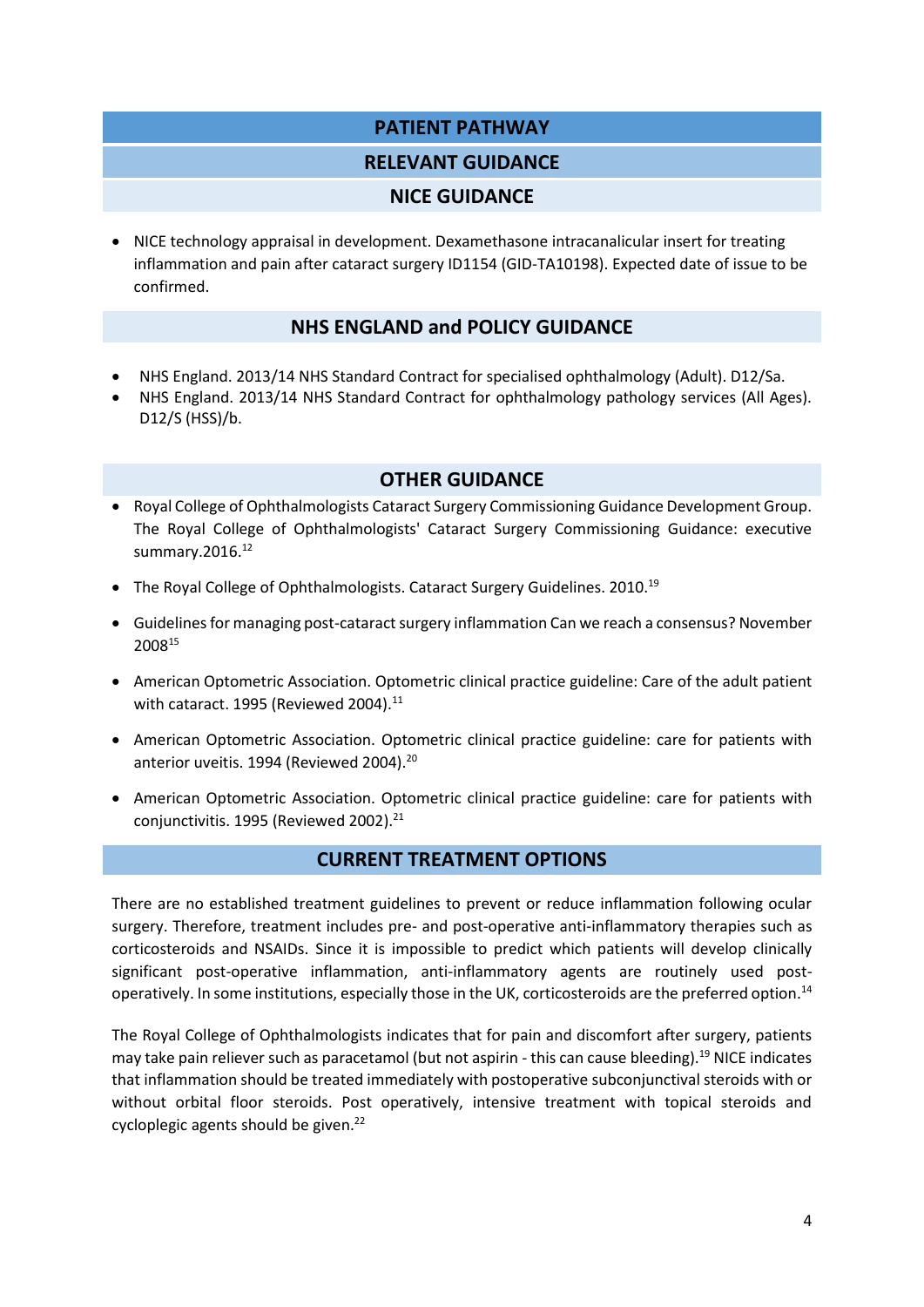# **EFFICACY and SAFETY**

| <b>Trial</b>                        | NCT03192150, C-16-305-003; ISV-305 vs placebo; phase III                                                                    |  |  |  |
|-------------------------------------|-----------------------------------------------------------------------------------------------------------------------------|--|--|--|
| <b>Sponsor</b>                      | <b>InSite Vision</b>                                                                                                        |  |  |  |
| <b>Status</b>                       | Ongoing                                                                                                                     |  |  |  |
| Source of<br><b>Information</b>     | Trial registry <sup>4</sup>                                                                                                 |  |  |  |
| Location                            | <b>USA</b>                                                                                                                  |  |  |  |
| <b>Design</b>                       | Randomised, placebo-controlled, parallel assignment                                                                         |  |  |  |
| <b>Participants</b>                 | n= 240 (planned); aged 17 years and older; males and females; scheduled for<br>uncomplicated unilateral cataract surgery    |  |  |  |
| <b>Schedule</b>                     | Randomised to Dexamethasone in DuraSite® 2 drops twice daily for 16 days or<br>placebo twice daily for 16 days.             |  |  |  |
| Follow-up                           | Active treatment period: 16 days<br>Follow up period: 15 days                                                               |  |  |  |
| Primary<br><b>Outcomes</b>          | Anterior Chamber Cell Grade 0 (Primary efficacy endpoint for the comparison<br>of ISV-305 and Vehicle) [Time frame: Day 15] |  |  |  |
| <b>Secondary</b><br><b>Outcomes</b> |                                                                                                                             |  |  |  |
| <b>Key Results</b>                  | $\overline{\phantom{a}}$                                                                                                    |  |  |  |
| <b>Adverse effects</b><br>(AEs)     |                                                                                                                             |  |  |  |
| <b>Expected</b><br>reporting date   | Study completion date reported as February 2019.                                                                            |  |  |  |

| <b>Trial</b>        |                                                                                                                          |  |  |
|---------------------|--------------------------------------------------------------------------------------------------------------------------|--|--|
|                     | NCT03192137, C-13-305-002; ISV-305 vs placebo; phase III                                                                 |  |  |
| <b>Sponsor</b>      | <b>InSite Vision</b>                                                                                                     |  |  |
| <b>Status</b>       | Ongoing,                                                                                                                 |  |  |
| Source of           | Trial registry <sup>5</sup>                                                                                              |  |  |
| <b>Information</b>  |                                                                                                                          |  |  |
| Location            | <b>USA</b>                                                                                                               |  |  |
| <b>Design</b>       | Randomised, placebo-controlled, parallel assignment                                                                      |  |  |
| <b>Participants</b> | n= 240 (planned); aged 17 years and older; males and females; scheduled for<br>uncomplicated unilateral cataract surgery |  |  |
| <b>Schedule</b>     | Randomised to Dexamethasone in DuraSite® 2 drops twice daily for 16 days or<br>placebo twice daily for 16 days.          |  |  |
| Follow-up           | Active treatment period: 16 days<br>Follow up period: 15 days                                                            |  |  |
| Primary             | Anterior Chamber Cell Grade 0 (Primary efficacy endpoint for the comparison                                              |  |  |
| <b>Outcomes</b>     | of ISV-305 and Vehicle) [Time frame: Day 15]                                                                             |  |  |
| Secondary           |                                                                                                                          |  |  |
| <b>Outcomes</b>     |                                                                                                                          |  |  |
| <b>Key Results</b>  |                                                                                                                          |  |  |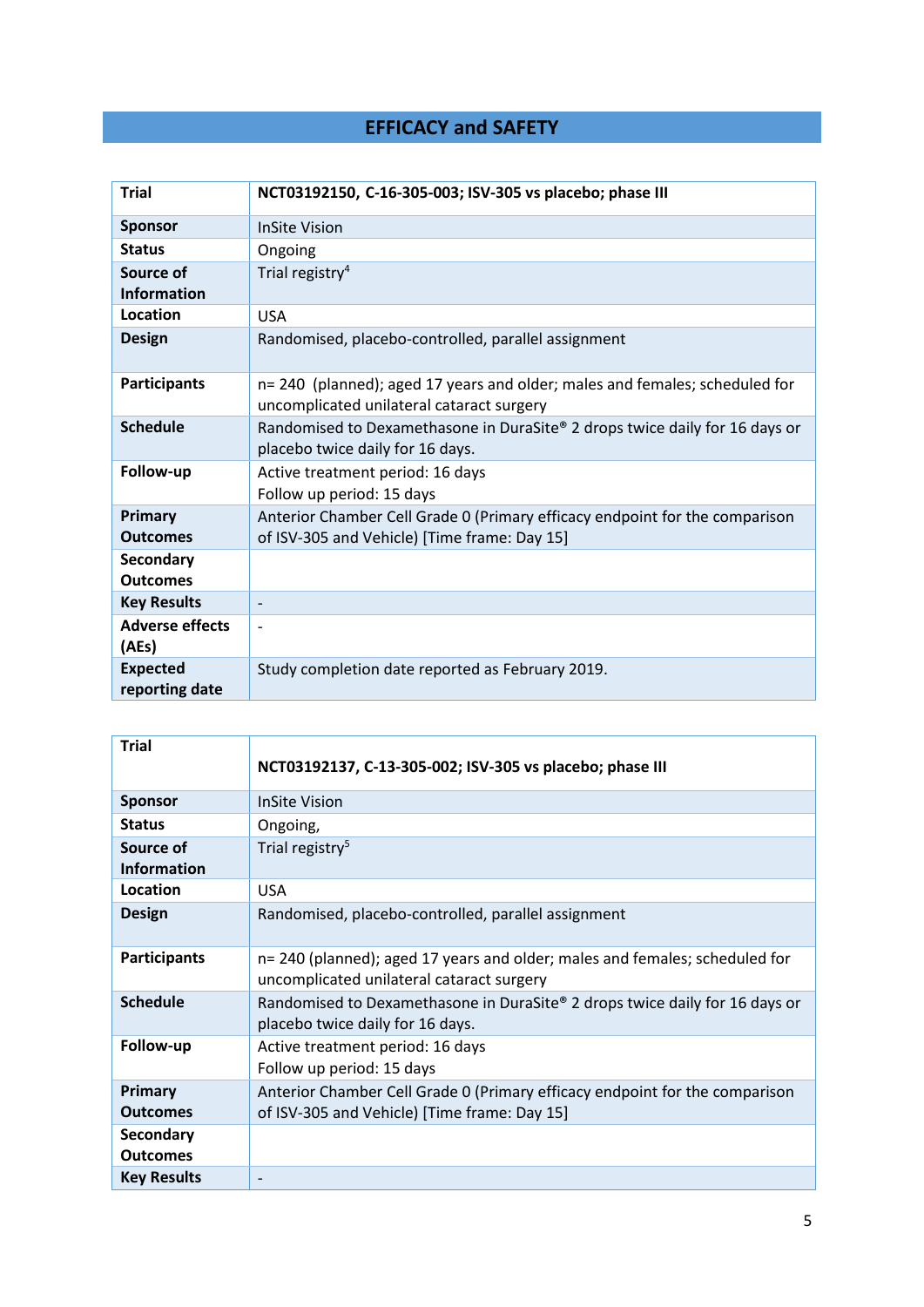| Adverse effects<br>(AEs)   | $\overline{\phantom{0}}$                         |
|----------------------------|--------------------------------------------------|
| Expected<br>reporting date | Study completion date reported as February 2019. |

## **ESTIMATED COST and IMPACT**

**COST**

The cost of ISV-305 is not yet known.

|                                                  | <b>IMPACT - SPECULATIVE</b>                                   |             |                                            |  |  |  |  |  |
|--------------------------------------------------|---------------------------------------------------------------|-------------|--------------------------------------------|--|--|--|--|--|
| <b>IMPACT ON PATIENTS AND CARERS</b>             |                                                               |             |                                            |  |  |  |  |  |
| ш                                                | Reduced mortality/increased length of<br>survival             |             | $\boxtimes$ Reduced symptoms or disability |  |  |  |  |  |
| ⊠                                                | Other: Improved patient convenience                           | $\perp$     | No impact identified                       |  |  |  |  |  |
| <b>IMPACT ON HEALTH and SOCIAL CARE SERVICES</b> |                                                               |             |                                            |  |  |  |  |  |
|                                                  | Increased use of existing services                            | $\Box$      | Decreased use of existing services         |  |  |  |  |  |
|                                                  | Re-organisation of existing services                          |             | Need for new services                      |  |  |  |  |  |
|                                                  | Other                                                         | $\boxtimes$ | None identified                            |  |  |  |  |  |
| <b>IMPACT ON COSTS and OTHER RESOURCE USE</b>    |                                                               |             |                                            |  |  |  |  |  |
|                                                  | Increased drug treatment costs                                |             | $\boxtimes$ Reduced drug treatment costs   |  |  |  |  |  |
|                                                  | Other                                                         |             |                                            |  |  |  |  |  |
|                                                  | Other                                                         |             | None identified                            |  |  |  |  |  |
| <b>OTHER ISSUES</b>                              |                                                               |             |                                            |  |  |  |  |  |
| $\vert \ \ \vert$                                | Clinical uncertainty or other research<br>question identified | $\boxtimes$ | None identified                            |  |  |  |  |  |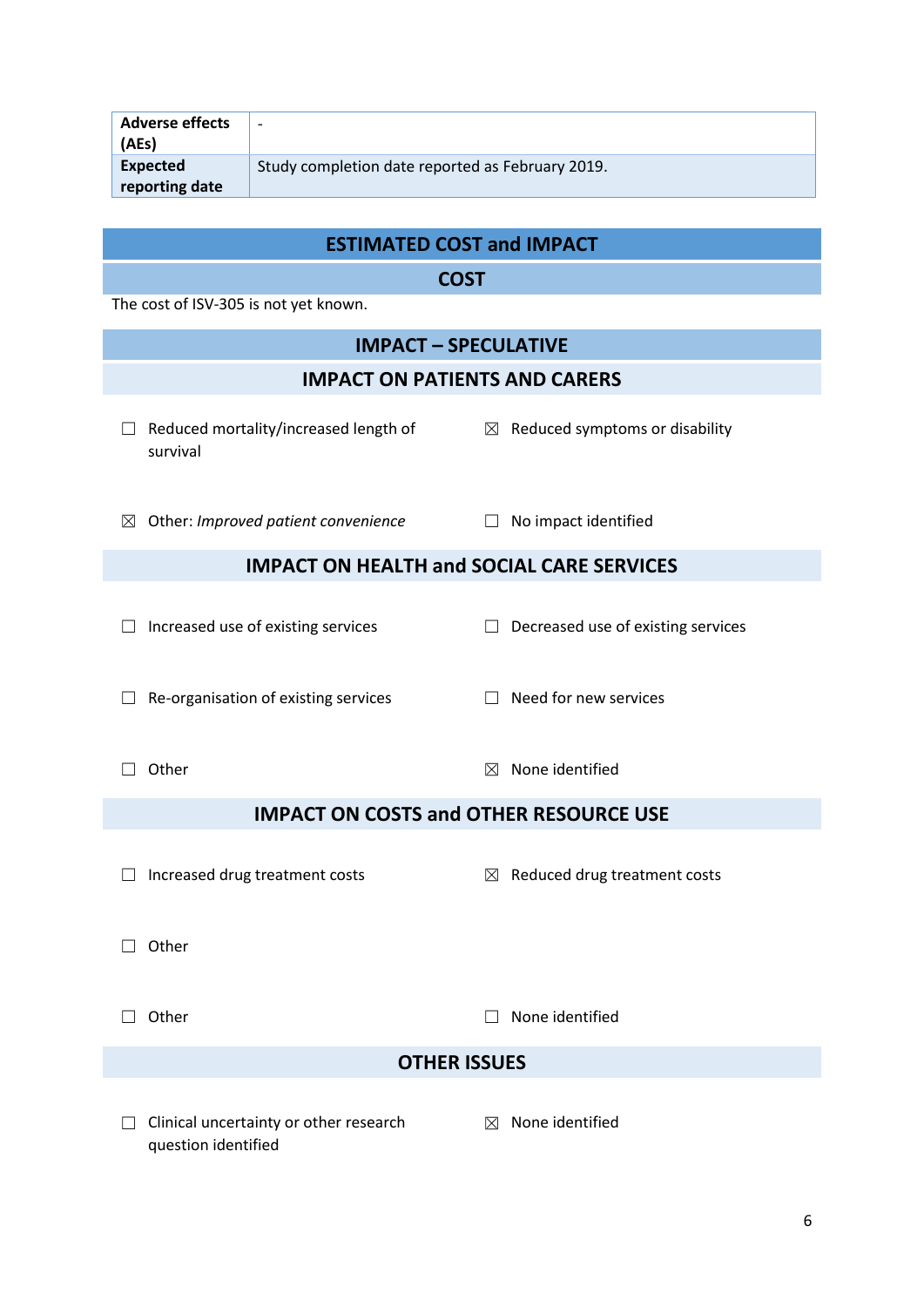#### **REFERENCES**

1 InSite Vision Incorporated. Product candidates. 2016. Available from: http://www.insitevision.com/Pipeline\_Products.html [Accessed 13th Mar 2018].

2 InSite Vision Incorporated. *DuraSite mechanism of action*. 2016. Available from: [http://www.insitevision.com/durasite\\_moa.html](http://www.insitevision.com/durasite_moa.html) [Accessed 13<sup>th</sup> Mar 2018].

<sup>3</sup> DrugBank. *Dexamethasone.* 13th Jun 2005 (Reviewed 12th Mar 2018). Available from: <https://www.drugbank.ca/drugs/DB01234> [Accessed 13<sup>th</sup> Mar 2018].

<sup>4</sup> ClinicalTrials.gov. *Independent Comparative Study to Evaluate ISV-305 Compared to Vehicle for the Treatment of Inflammation and Pain Associated With Cataract Surgery (ISV-305): NCT03192150*. Available from: <https://clinicaltrials.gov/ct2/show/NCT03192150> [Accessed 13<sup>th</sup> Mar 2018].

<sup>5</sup> ClinicalTrials.gov. *Comparative Study to Evaluate ISV-305 Compared to Vehicle for the Treatment of Inflammation and Pain Associated With Cataract Surgery (ISV-305): NCT03192137.* Available from: <https://clinicaltrials.gov/ct2/show/NCT03192137> [Accessed 13<sup>th</sup> Mar 2018].

<sup>6</sup> National Institute for Health and Care Excellence. *BNF: ISV-305.* Available from: <https://bnf.nice.org.uk/#Search?q=ISV-305> [Accessed 12<sup>th</sup> Jun 2018].

<sup>7</sup> National Institute for Health and Care Excellence. *BNF: dexamethasone.* Available from: <https://bnf.nice.org.uk/drug/dexamethasone.html#indicationsAndDoses> [Accessed 12<sup>th</sup> Jun 2018].

<sup>8</sup> The electronic Medicines Compendium (eMC). Minims Dexamethasone sodium phosphate 0.1% w/v, eye drops solution. Available from:<https://www.medicines.org.uk/emc/product/3742/smpc%20-#INDICATIONS> [Accessed  $25<sup>th</sup>$  Jun 2018].

9 InSite Vision Incorporated. *DuraSite compound advantage*. Available from: <http://www.insitevision.com/durasite.html> [Accessed 4<sup>th</sup> Jun 2018].

<sup>10</sup> InSite Vision Incorporated. *Staying power.* Available from: [http://www.insitevision.com/core\\_technology.html](http://www.insitevision.com/core_technology.html) [Accessed 4<sup>th</sup> Jun 2018].

<sup>11</sup> American Optometric Association. *Optometric clinical practice guideline: Care of the adult patient with cataract.*1995 (Reviewed 2004). Available from: <https://www.aoa.org/documents/optometrists/cpg-8.pdf> [Accessed  $13<sup>th</sup>$  Mar 2018].

<sup>12</sup> Day AC, Wormald R, Coronini-Cronberg S, Smith R, Royal College of Ophthalmologists Cataract Surgery Commissioning Guidance Development Group. The Royal College of Ophthalmologists' Cataract Surgery Commissioning Guidance: executive summary. *Eye (Lond).* 2016 Mar;30(3):498-502. Available from: <https://www.ncbi.nlm.nih.gov/pmc/articles/PMC4791709/pdf/eye2015271a.pdf> [Accessed 16th Mar 2018]

<sup>13</sup> MedicineNet, Inc. *Cataract Surgery.* Available from:

1

[https://www.medicinenet.com/cataract\\_surgery/article.htm#what\\_should\\_one\\_expect\\_prior\\_to\\_and\\_on\\_the](https://www.medicinenet.com/cataract_surgery/article.htm#what_should_one_expect_prior_to_and_on_the_day_of_cataract_surgery) day of cataract surgery [Accessed 4<sup>th</sup> Jun 2018].

<sup>14</sup> Dua HS, Attre R. Treatment of post-operative inflammation following cataract surgery: a review. *European Ophthalmic Review*. 2012; 6 (2):98-103. Available from:

<http://www.touchophthalmology.com/sites/www.touchophthalmology.com/files/dua.pdf> [Accessed 25th Jun 2018].

<sup>15</sup> Guidelines for managing post-cataract surgery inflammation Can we reach a consensus? Ophthalmology Times Europe November. 2008. Available

from[:http://ophthalmologytimes.modernmedicine.com/sites/default/files/images/OphthalmologyTimesEurop](http://ophthalmologytimes.modernmedicine.com/sites/default/files/images/OphthalmologyTimesEurope/PDF/Guidelines-for-managing-post-cataract-surgery-inflammation.pdf) [e/PDF/Guidelines-for-managing-post-cataract-surgery-inflammation.pdf](http://ophthalmologytimes.modernmedicine.com/sites/default/files/images/OphthalmologyTimesEurope/PDF/Guidelines-for-managing-post-cataract-surgery-inflammation.pdf) [Accessed 4<sup>th</sup> Jun 2018].

<sup>16</sup> Royal National Institute of Blind People. *Cataract campaign report.* Available from: <http://www.rnib.org.uk/cataract-campaign-report> [Accessed 16th Mar 2018]

<sup>17</sup> NHS Digital, Hospital Episode Statistics for England. *Admitted Patient Care statistics, 2016 - 2017.* Available from: <https://digital.nhs.uk/catalogue/PUB30098> [Accessed 16th Mar 2018]

<sup>18</sup> NHS Digital. *Hospital Admitted Patient Care Activity, 2016-17.* Available from: <https://digital.nhs.uk/catalogue/PUB30098> [Accessed 23rd Oct 2017]

<sup>19</sup> The Royal College of Ophthalmologists. *Cataract surgery guidelines: September 2010*. Available from:

[https://www.rcophth.ac.uk/wp-content/uploads/2014/12/2010-SCI-069-Cataract-Surgery-Guidelines-2010-](https://www.rcophth.ac.uk/wp-content/uploads/2014/12/2010-SCI-069-Cataract-Surgery-Guidelines-2010-SEPTEMBER-2010-1.pdf) [SEPTEMBER-2010-1.pdf](https://www.rcophth.ac.uk/wp-content/uploads/2014/12/2010-SCI-069-Cataract-Surgery-Guidelines-2010-SEPTEMBER-2010-1.pdf) [Accessed 4<sup>th</sup> Jun 2018].

<sup>20</sup> American Optometric Association. *Optometric clinical practice guideline: care for patients with anterior uveitis.*  1994 (Reviewed 2004). Available from: <https://www.aoa.org/documents/optometrists/CPG-7.pdf> [Accessed 15 th Mar 2018].